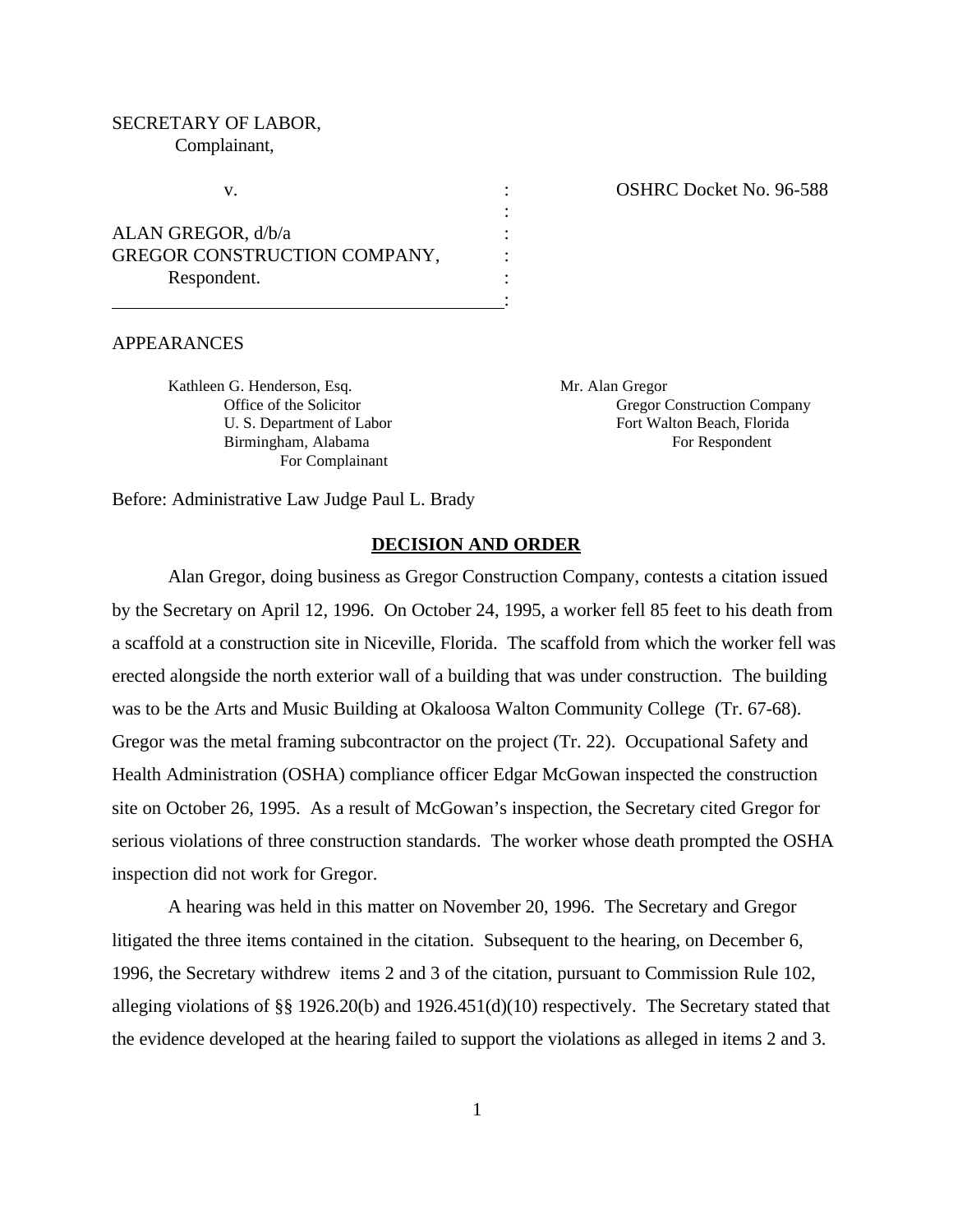Therefore, the only item left for consideration is item 1, which alleges a serious violation of  $§1926.20(b)(1).$ 

Section 1926.20(b)(1) provides:

It shall be the responsibility of the employer to initiate and maintain such programs as may be necessary to comply with this part.

Sharp Construction Company was the general contractor on the Arts and Music Building project (Tr. 14, 66). Bouma Corporation was a subcontractor on the project. It was Bouma who contracted with Gregor t o perform the metal framing for the building (Tr. 13). Gregor Construction Company consisted of Alan Gregor and two employees, Don Soulier, Sr., and Don Soulier, Jr. (Tr. 13, 61-63).<sup>1</sup>

At the hearing, Alan Gregor, who represented himself, seemed to deny at times that he was an employer of the Souliers. When asked if he had a construction company at the time of the accident, Gregor responded, "Not a company *per se*. I mean I use contracted labor. . . . I contracted myself. . . .[Bouma was] just contracting my labor only" (Tr. 19). Later, Gregor contradicted his earlier statements that the Souliers were his employees (Tr. 20-21), stating, "[The Souliers] did not work for me. They were contracted to me as I was to Bouma" (Tr. 51).

Gregor admitted, however, that he supervised the Souliers' work and that he paid them (Tr. 20, 51). Gregor identified himself in his notice of contest as "President and Foreman" of Gregor Construction Company. Gregor signed his answer to the Secretary's complaint "Gregor Construction Company by Alan Gregor Its Owner." The record establishes that Alan Gregor was an employer within the meaning of the Occupational Safety and Health Act of 1970 (Act).

The evidence of record also establishes that Gregor violated §1926.20(b)(1). The standard requires the employer to have a safety program. Gregor admitted that he did not have one (Tr. 14). Gregor asserts that he and his employees attended the safety meetings put on by

<sup>1</sup> At the hearing, Alan Gregor stated he had one employee (Don Soulier, Sr.) at the time of the accident (Tr. 20). Gregor stated that Don Soulier, Jr., did not work for him until after the accident (Tr. 20). Don Soulier, Jr., testified that he worked on the project both before and after the accident (Tr. 62).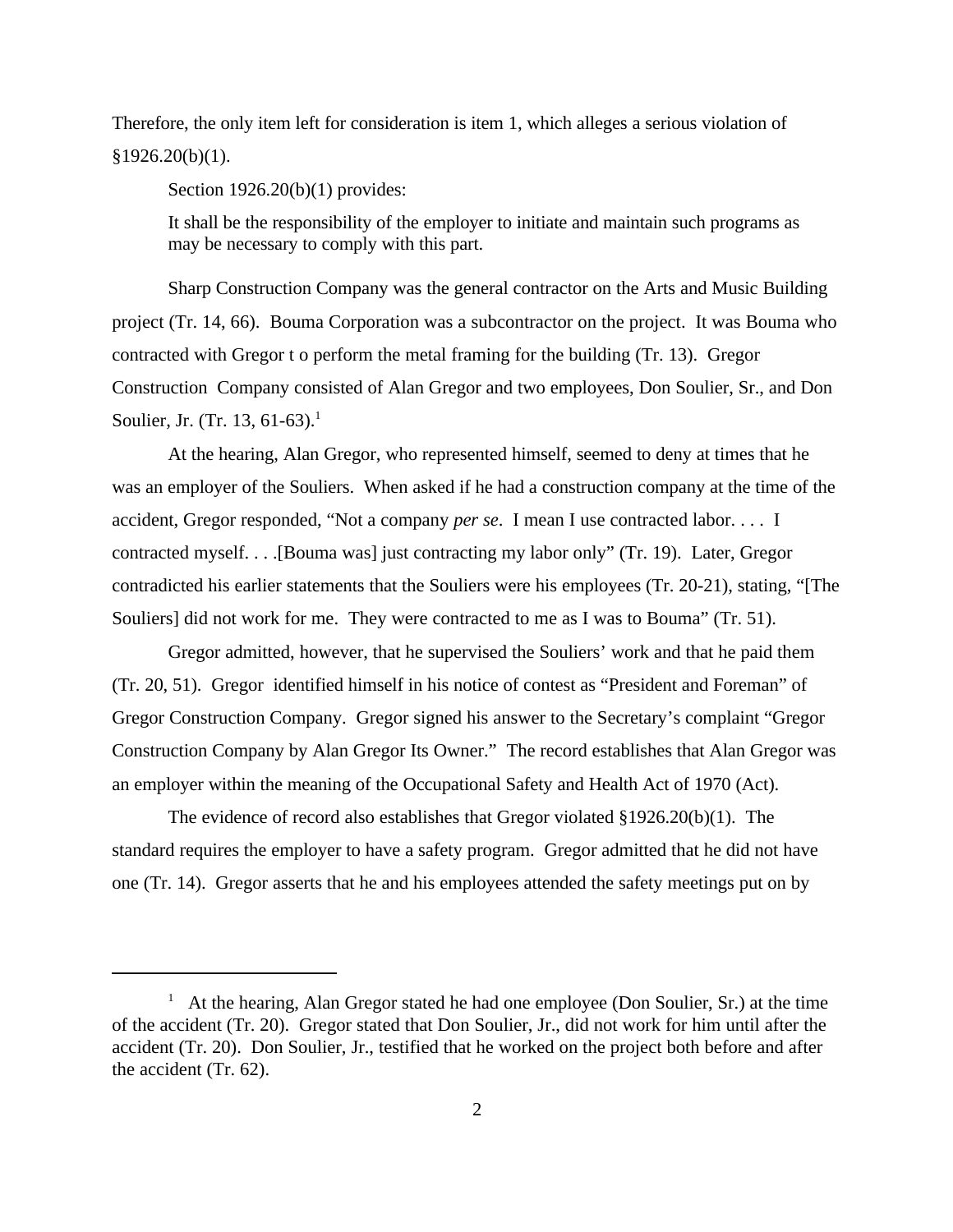Sharp and Bouma, and that attendance at those meetings is sufficient to meet the requirements of §1926.20(b)(1). Gregor is incorrect.

Section 1926.20(b)(1) states, "It shall be the responsibility *of the employer* to initiate and maintain" a safety program. Gregor cannot abdicate his responsibility and rely on the safety programs of other employers to protect his employees. Although they were required to work on scaffolds as high as 85 feet, neither Gregor, nor Don Soulier, Sr., nor Don Soulier, Jr., was familiar with OSHA's standards regarding scaffolds (Tr. 34, 59, 63). When Gregor, who supervised the Souliers, was asked if he inspected scaffolding before he began work to ensure that it conformed with the safety standards, Gregor responded, "Well, I don't know what the safety standards are, first. I have, from my construction experience, I knew that it was safe" (Tr. 34). Gregor also stated that before he and his employees got on a scaffold, they did not make "an inspection *per se*," but that they all used "good common sense" (Tr. 36).

Don Soulier, Sr., did not know the required height for safety rails on scaffolding (Tr. 60). He stated that, although he tried to work safely, there were times when he believed doing so would cost him his job: "I know that OSHA has got their rules and stuff, but if you try to tell somebody, you are not going to work there for a certain reason. I mean, if it's real unsafe I won't do it. But there's some things you do that you shouldn't do, you know, but you do them just to keep your job" (Tr. 59).

Gregor admits that he had no safety program and that he was unfamiliar with OSHA's safety standards. His employees also stated that they were unfamiliar with the safety standards, and Don Soulier, Sr., testified that he sometimes worked in an unsafe manner rather than raise a safety concern. The Secretary has established that Gregor was in violation of  $\S 1926.20(b)(1)$ .

The Secretary alleges that the violation is serious. A violation is serious under section 17(k) of the Act if "an accident is possible and there is a substantial probability that death or serious physical harm could result from the accident." *Consolidated Freightways Corp*., 15 BNA OSHC 1317, 1324 (No. 86-351, 1991). Gregor's failure to have a safety program exposed his employees to the hazard of falls from scaffolding, which could result in death or serious injuries. The violation is serious.

### Penalty Determination